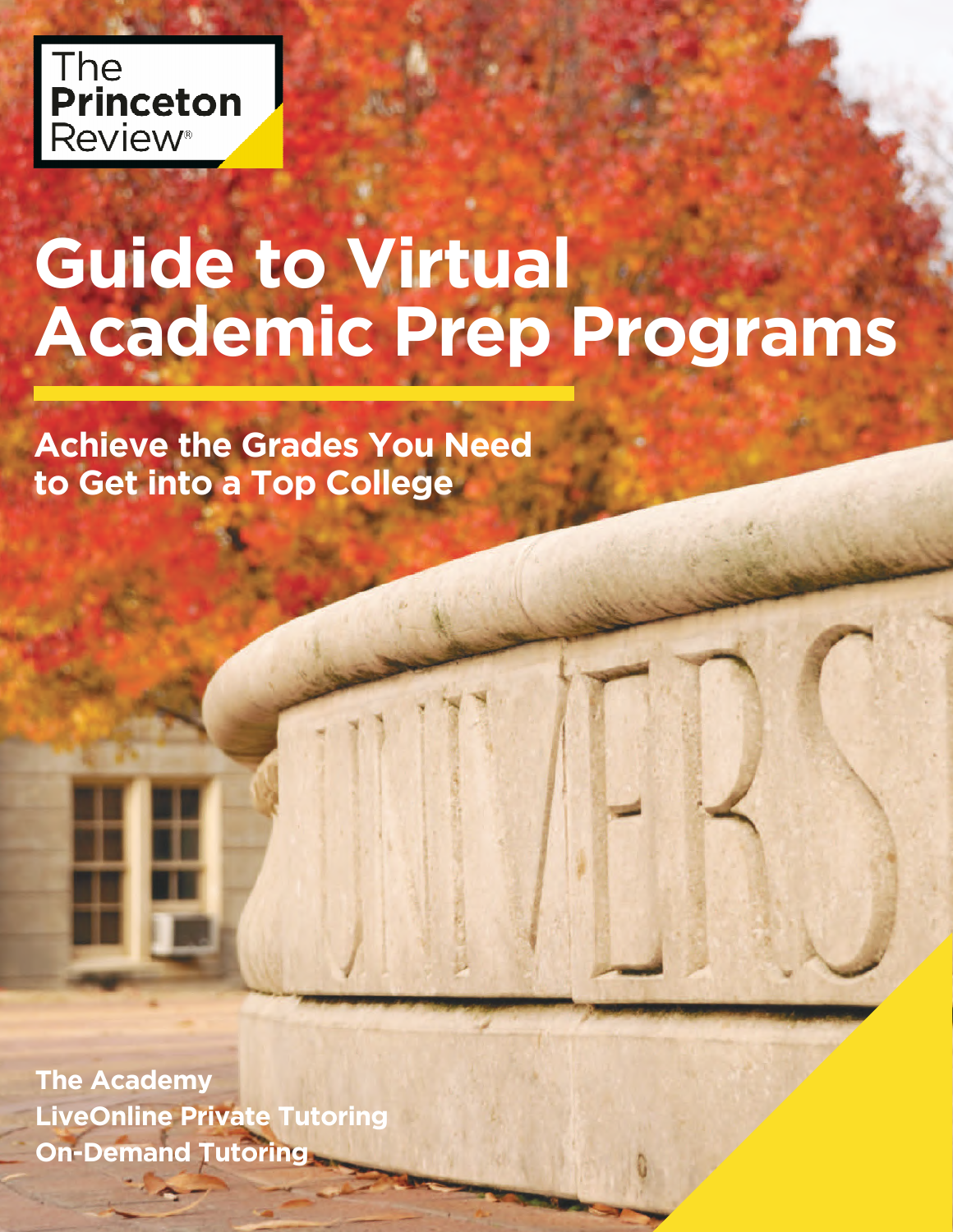We're here to support you every step of the way with our virtual resources.

In a short amount of time, the COVID-19 pandemic has forced parents, students, counselors and entire academic communities to rethink our everyday learning. Families have adjusted to distance learning, virtual learning, homeschooling, and hybrid models. Ultimately, you want your college-bound students to be successful and not lose academic momentum.

While there is uncertainty right now about how "school" will look in the future, we are certain that students should become comfortable with online learning. The good news is that The Princeton Review has been online since the 90's, and this new world is not that new for us! In fact, we have an award-winning digital platform recognized by Ed Tech Digest.

Let us help your college-bound students gain the advantage with our portfolio of virtual academic products.

We want to give you, as parents, a positive and successful online experience and guide your students to be their very best.

The Princeton Review Staff

# **WELCOME TO THE PRINCETON REVIEW**

### TABLE OF CONTENTS

| 02 |
|----|
| 06 |
| 08 |
| 10 |
|    |

| Welcome to<br>The Princeton Review | 02 | Algebra I                          |                   |
|------------------------------------|----|------------------------------------|-------------------|
| <b>Compare Our Programs</b>        | 06 | Grammar                            | $12 \overline{ }$ |
| The Academy                        | 08 | <b>LiveOnline Private Tutoring</b> | 13                |
| Geometry                           | 10 | <b>On-Demand Tutoring</b>          | 14                |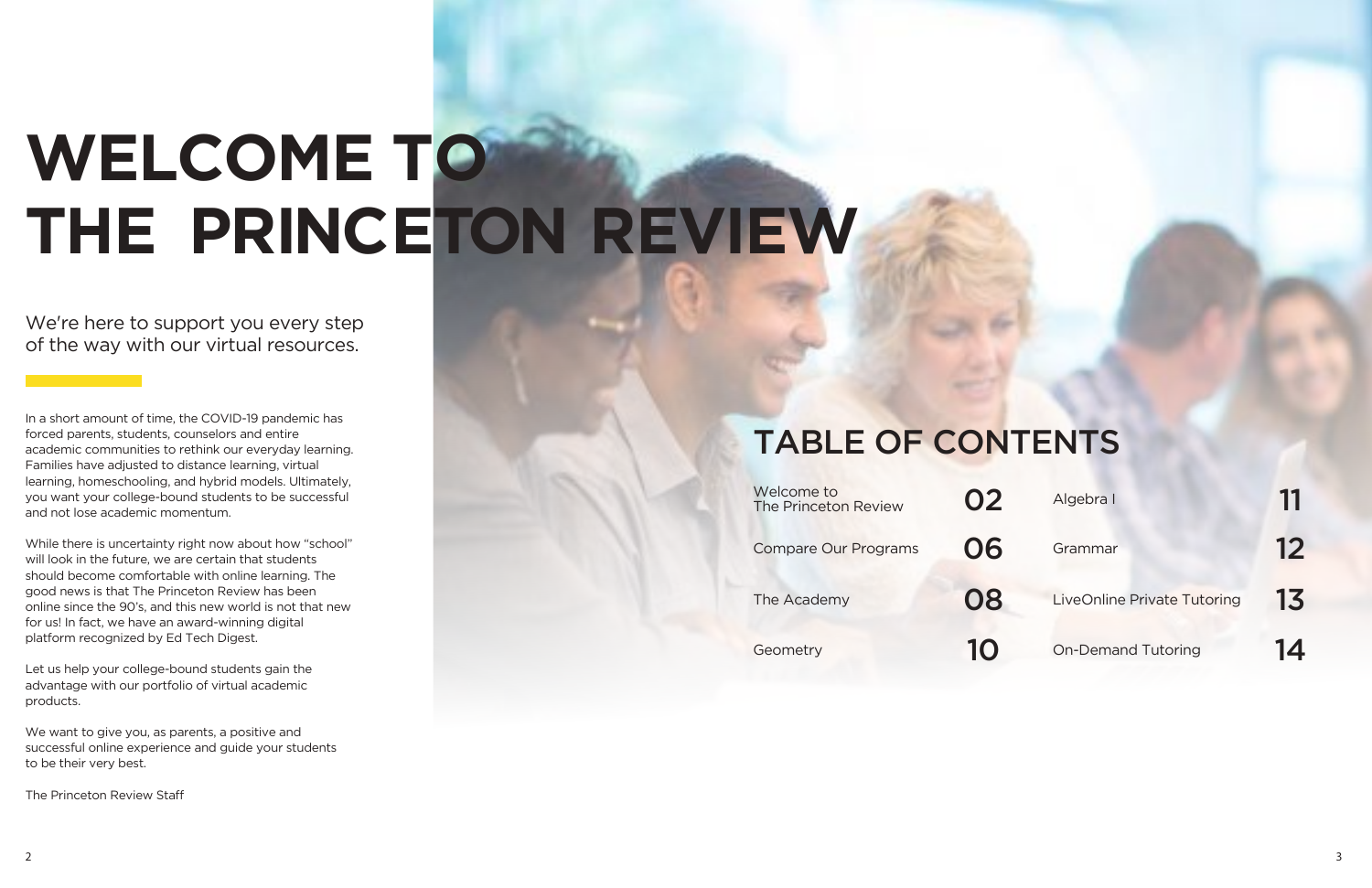## **Grades Matter**

It's never too early to start thinking about where you want to go to college. Maybe you already have a dream school in mind; maybe you're excited to start researching schools.

No matter where you want to go, one thing is certain: **GRADES MATTER**.

Admissions officers believe the strongest indicator of a student's success in college classrooms is grades. They want to see that you've done well in class and challenged yourself along the way. In fact, when considering a potential student, most colleges weigh about 40% of their decision on just two things:

> †U.S. Department of Education, Institute of Education Sciences, National Center for Education Statistics, High School Transcript Study (HSTS) https://nces.ed.gov/nationsreportcard/pdf/ studies/2011462.pdf. ‡The average grade point average of entering first-year students was collected by The Princeton Review from colleges from the fall of 2019 through the spring of 2020.

- **1. ACADEMIC RIGOR** is one of the most important parts of the college application. Selective colleges seek students who challenge themselves and "level-up" their coursework. That means students should pursue honors, AP, and IB courses whenever they are available and a reasonable fit with a student's skills and strengths.
- **2. GPA** will carry similar weight with the admission committee, so once students have selected courses that impress colleges, they have to earn the grades that show they can handle the challenge. It is easier to maintain a great GPA than it is to raise a poor one, so it is key to start early with good study habits, time management, and opportunities to get extra help!



### **We will help you get your A. Open elite opportunities to the future today.**

The average GPA of admitted students in 200 of the most competitive universities is 3.81. †

#### **More importantly, 98% of the top 200 schools consider GPA to be important and 88%**



**say it's very important.**

An A is the grade you need if you are looking at elite schools.



### **Top grades for top-of-the-class students**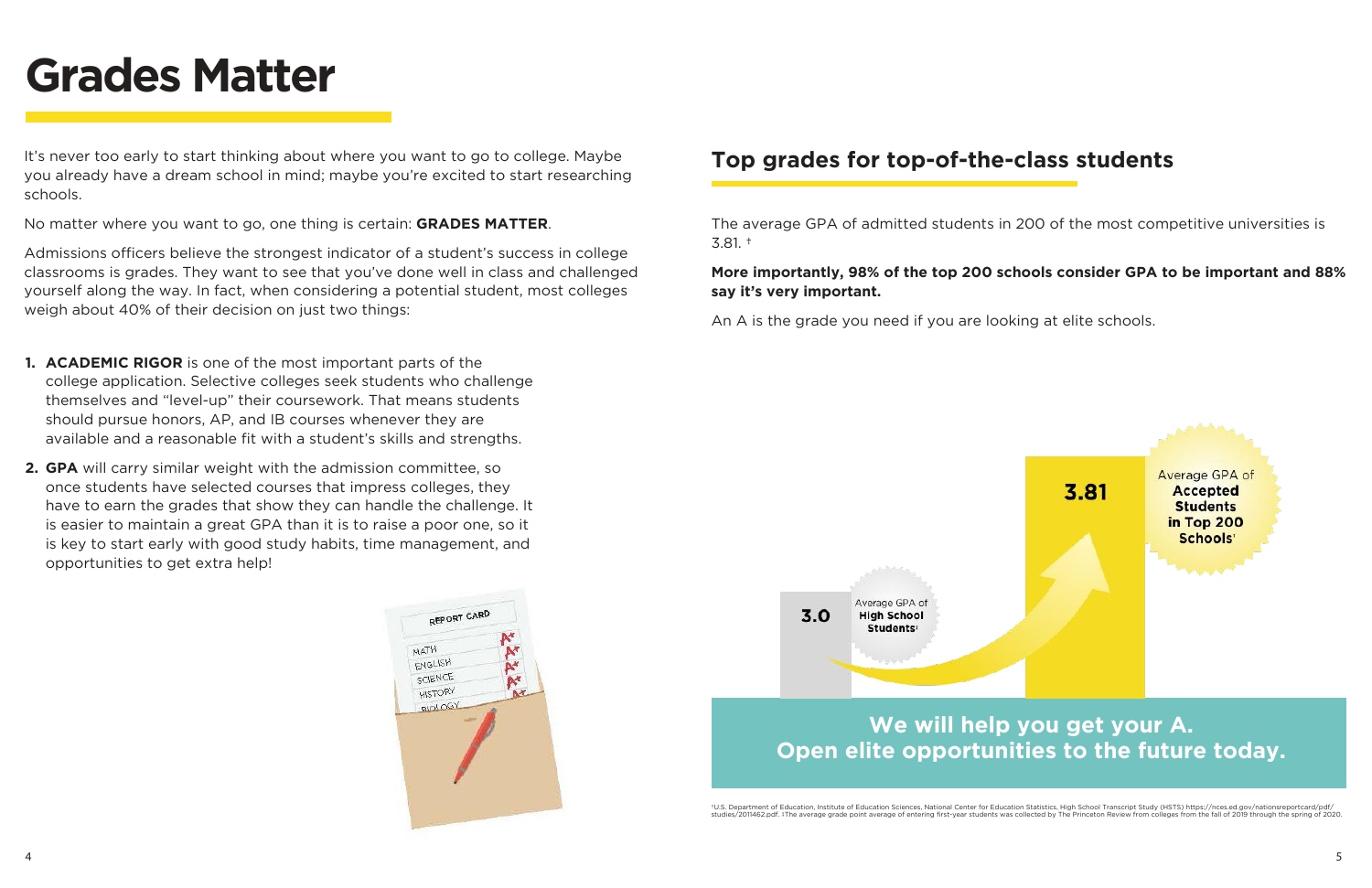### **Which Virtual Program is Right for You?**

| Do you:                                                                  | The Academy <sub>a</sub> | <b>LiveOnline</b><br><b>Private Tutoring</b> |
|--------------------------------------------------------------------------|--------------------------|----------------------------------------------|
| Want curriculum based approach<br>to stay ahead in key subjects?         |                          |                                              |
| Want a grade A Guarantee*?                                               |                          |                                              |
| Want an expert's help with<br>school assignments?                        |                          |                                              |
| Need a tutor to help you keep up<br>with your school's virtual learning? |                          |                                              |
| Prefer working with other students?                                      |                          |                                              |
| Need quick help on an individual<br>problem or writing assignment?       |                          |                                              |
| Want to work on a convenient schedule                                    |                          |                                              |



#### **On-Demand Tutoring**



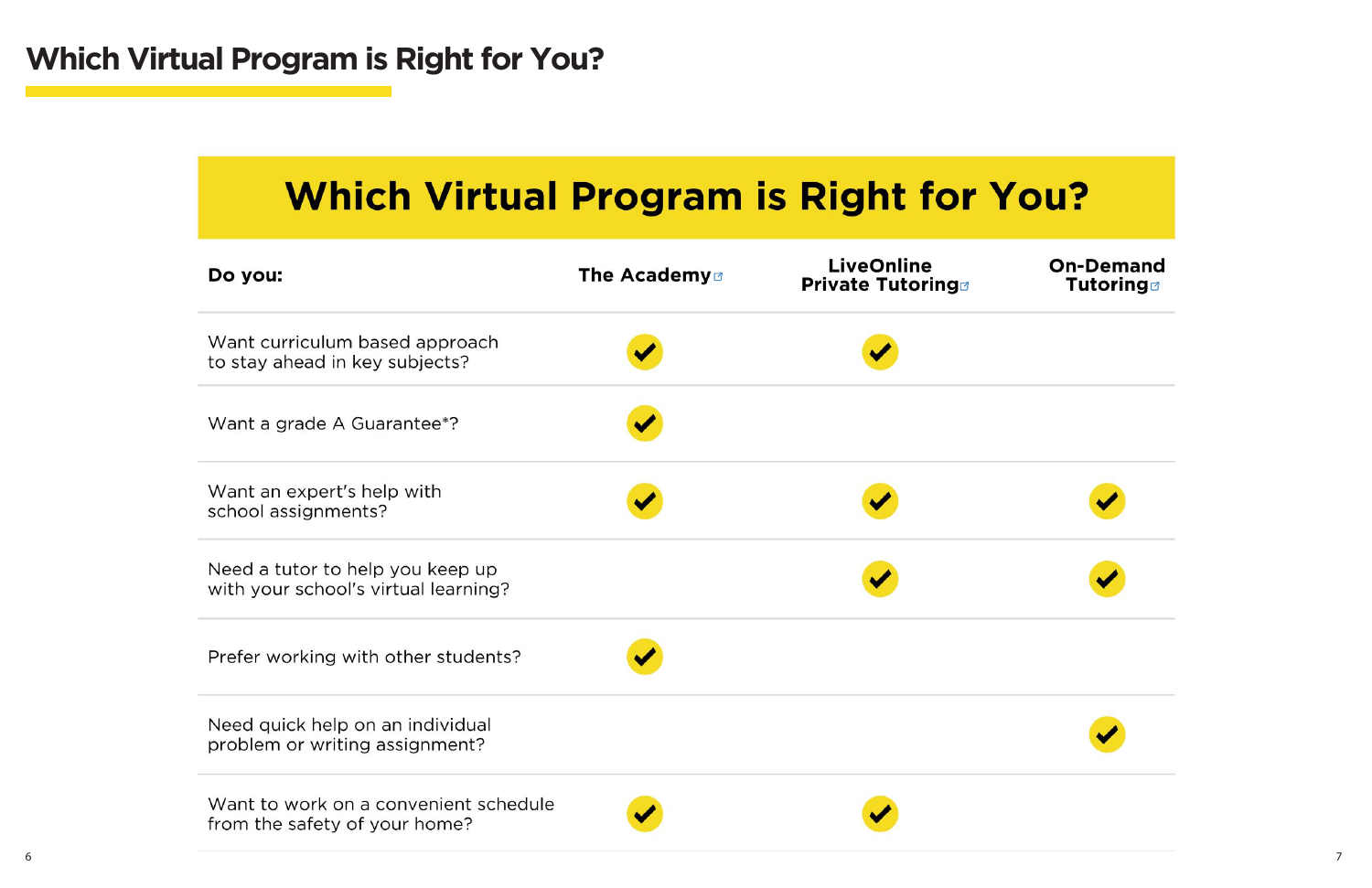## **The Academy**

### **Grade "A" Guaranteed\***

#### **These courses are designed for competitive, ambitious students who want to get and maintain an academic edge.**

Algebra I: Part A and Geometry: Part A cover content that is typically taught in late middle school or early high school, so students in that range tend to be excellent candidates. The Grammar\*\* course provides a comprehensive review of grammar, making it accessible and beneficial to students at any stage of middle or high school.

Academy courses are interactive, Live Online lessons that facilitate both procedural and conceptual understanding, engaging students as they navigate each new topic. Outside of class, students will complete homework assignments to reinforce what they have learned. Small class sizes and optional office hours will provide opportunities for targeted instruction.

Sarah Kass joined The Princeton Review in 2013 and has helped students improve on the SAT/PSAT, ACT, AP Exams, GRE, TOEFL, and MCAT Psych/Soc. Sarah teaches Psychology at Mercy College and CUNY Bronx Community College, and is also managing editor of *The New Existentialists*, and *The Journal for Existential Therapy's* blog.

She also holds a Ph.D. in Psychology, an M.A. in Cinema Studies, and a B.A. in History.



### **Meet Sarah Kass, One of our expert instructors**

- **• Guaranteed Grade A\*, or improve by a letter grade**
- **• 32 hours of focused class time**
- **• Choose from Math or English/Language Arts\*\***
- **• Access to materials for 365 days**
- **• TEST-SUCCESS courses included (valued at \$216)**
- **• 1.5 hours of LiveOnline Orientation included**
- **• Textbook included**

\*Students must present a B or higher on their current report card for the A grade guarantee. \*\*Grammar course does not carry a grade guarantee.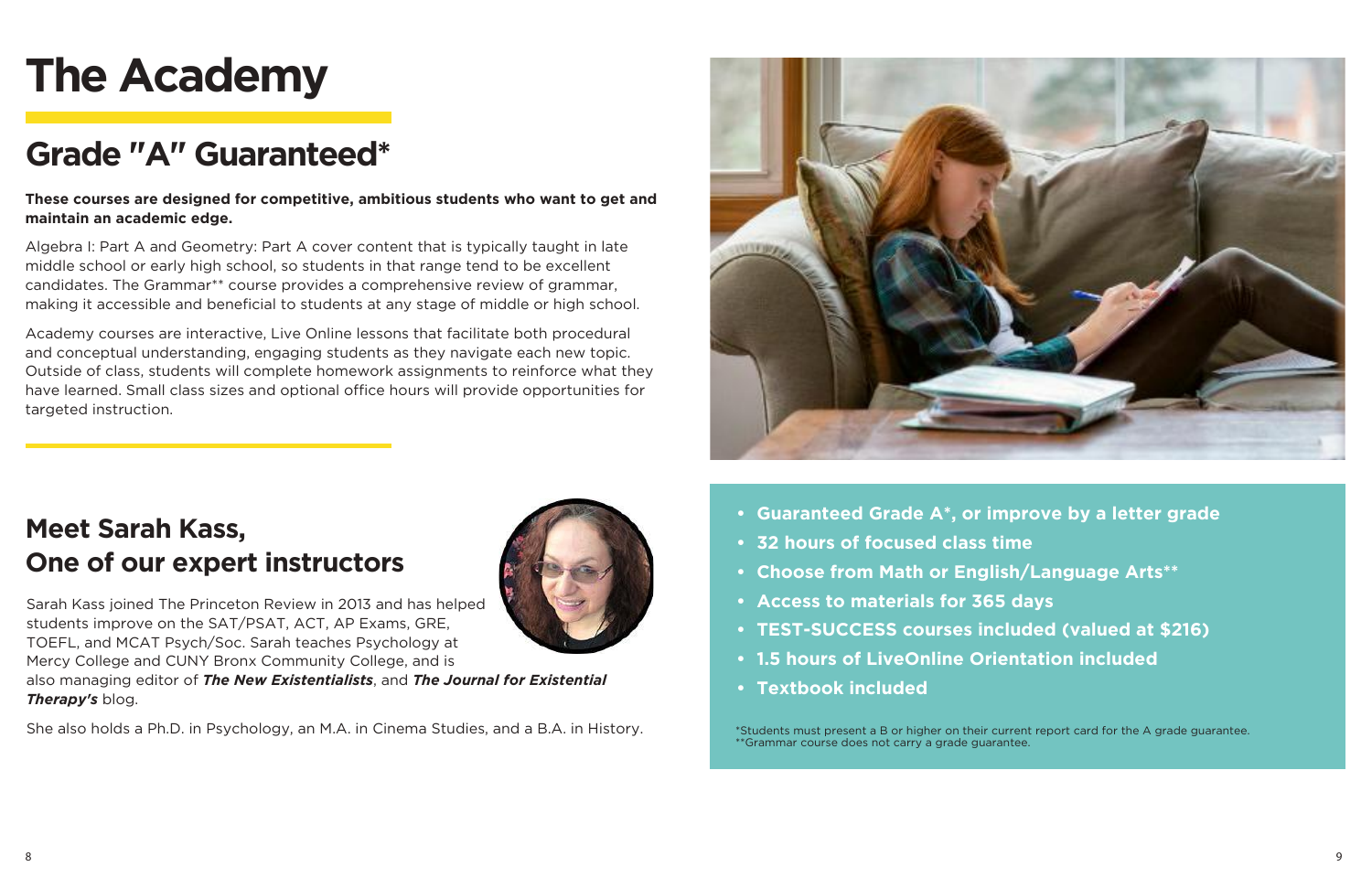## **The Academy: Algebra I**

This course provides a detailed introduction to the foundations of algebra: **review of core concepts, solving equations and inequalities with variables, sequences, two variable equations, slope, linear equations, systems of equations and inequalities, and graphing inequalities.**

This course is intended to strengthen students' command of the fundamentals of algebra, preparing them to excel in algebra I and beyond.

|                             | <b>Geometry: Part A</b>                                                                                                             |                                            |                                                                 |
|-----------------------------|-------------------------------------------------------------------------------------------------------------------------------------|--------------------------------------------|-----------------------------------------------------------------|
| <b>Angles</b>               | Types of Angles; Parallel & Perpendicular Lines; Complementary & Supplementary Angles;<br>Interior & Exterior Angles                | <b>Algebra</b><br><b>Fundamentals</b>      | The Number System; Order of (                                   |
| <b>Triangles</b>            | Types of Triangles; Perimeter & Area of Triangles; Similar Triangles; the Pythagorean Theorem                                       | <b>Equations</b>                           | Constants & Variables; Solving                                  |
| <b>Quadrilaterals</b>       | Types of Quadrilaterals; Perimeter & Area of Quadrilaterals                                                                         | <b>Inequalities</b>                        | Solving Inequalities; Multi-step                                |
| <b>Circles</b>              | Radius & Diameter; Circumference; Area of Circles; Arcs, Chords, & Tangents; Angles in Circles                                      | <b>Word Problems</b>                       | Distance, Rate, & Time; Cost, T                                 |
| <b>3D Figures</b>           | Surface Area & Volume of 3D Figures (Rectangular Prisms, Cubes, Spheres, Cylinders, Cones,<br>& Pyramids): Inscribed Solids         | <b>Linear Equations</b><br>& Graphs        | Two-Variable Equations; x and<br>Finding Equations from Point & |
| <b>The Coordinate Plane</b> | Mapping the Coordinate Plane; Midpoint & Distance; Graphing Linear Equations & Intercepts;<br>Writing Equations for Graphical Lines | <b>Forms of Linear</b><br><b>Equations</b> | Slope-Intercept Form; Standard                                  |

We offer a variety of [different schedules, so](https://www.princetonreview.com/k12/academic-guarantee?ceid=academic-leaflet-11)  you can choose one that works best for you.

#### **Click here to view all of our schedules!**

#### Algebra I: Part A

Operations; Properties of Numbers; Factorization; Exponents

- Equations; Two-step Equations; Complex Equations
- Inequalities; Compound Inequalities; Graphing Inequalities
- ax, & Percent Change; Geometric & Arithmetic Sequences
- y-intercepts; Slope; Finding Equations from Graphs; Slope
- d Form; Graphing & Writing Slope-Intercept Equations





### **The Academy: Geometry**

This course covers fundamental concepts of geometry, focusing on the essentials of plane geometry: angles, triangles, quadrilaterals, circles, and 3-dimensional figures. **Students learn to identify the various parts and properties of figures as well as calculate perimeter, area, and volume.**

The curriculum also introduces students to the coordinate plane and graphing equations.

This course is intended to strengthen students' command of the fundamentals of geometry, preparing them to excel in geometry and beyond.

Maximum Results. Minimum Time.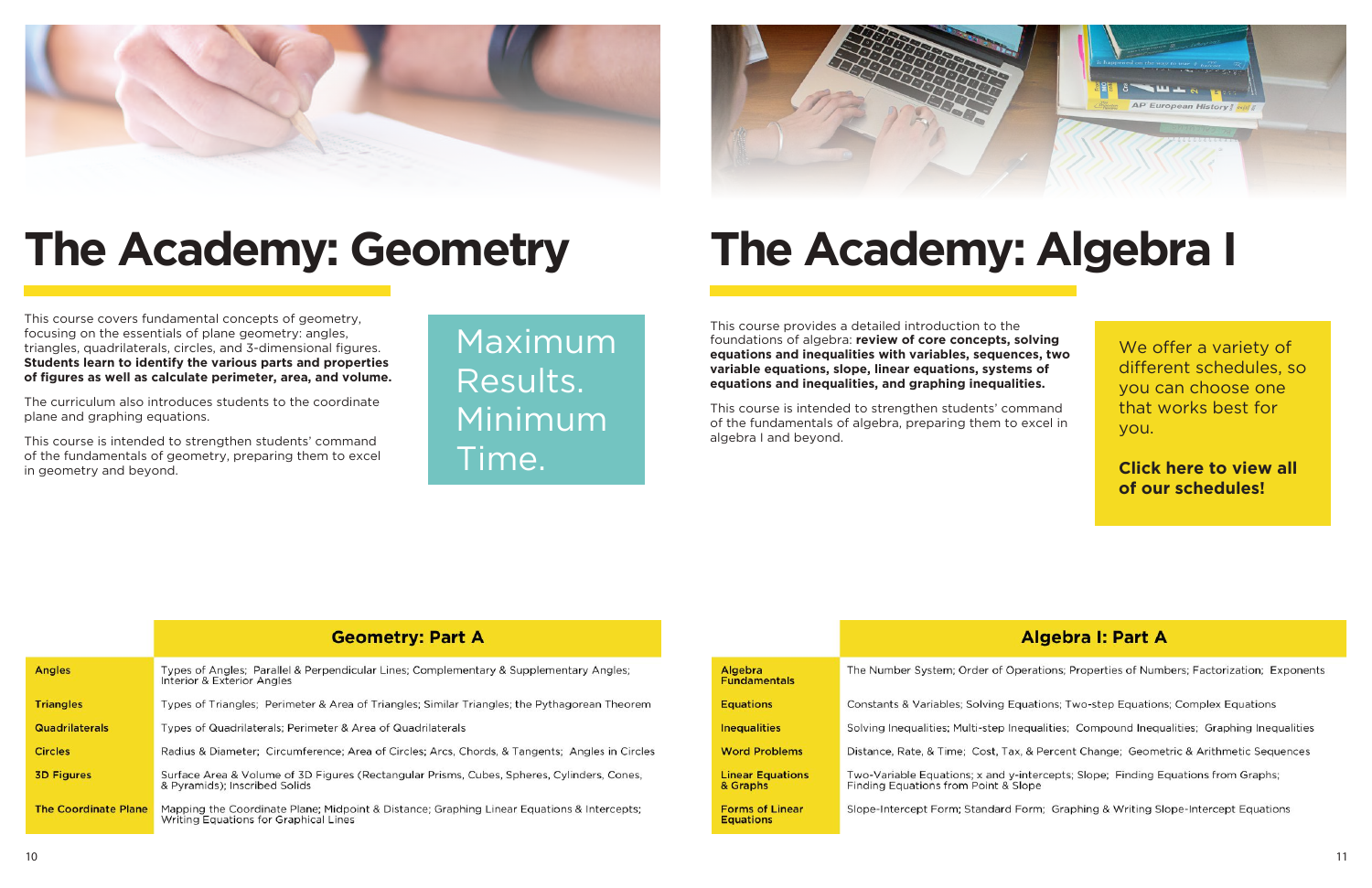## **LiveOnline Private Tutoring**

6th through 12th grade students work in an one-to-one environment with a tutor to receive help with questions and personal challenges. Tutors are able to assist students at any point in the academic process. Tutoring sessions take place in our LIveOnline platform, which can be easily accessed from any device: computer or tablet.

#### **Math**

Elementary Math Midlevel Math Algebra Algebra II Geometry **Trigonometry** Pre-Calculus Calculus Calculus BC Statistics Intermediate Statistics Finite Math

#### **Social Science**

Intro Psychology Intro Sociology

#### **Science**

Elementary Science Biology Earth Science Chemistry Algebra-based Physics Calculus-based Physics Anatomy & Physiology

|                               | <b>Grammar: Part A</b>                                                                                               |
|-------------------------------|----------------------------------------------------------------------------------------------------------------------|
| <b>Sentence</b><br><b>ure</b> | Subjects; Predicates; Subject Complements; Objects; Sentence Diagrams                                                |
|                               | Types of Nouns; Possessive Nouns; Noun-Pronoun Agreement; Subject-Verb Agreement                                     |
| uns                           | Subjective & Objective Case; Types of Pronouns                                                                       |
|                               | The Simple, Progressive, Perfect, & Progressive Perfect Tenses; Action, Linking,<br>& Auxiliary Verbs; Mood; Verbals |

Adjectives; Adverbs; Modifying Phrases **Modifiers** 

Prepositions; Prepositional Phrases; Conjunctions; Interjections

**Basic Struct** 

Noun:

Prono

Verbs

Other

| udemuc        |  |  |
|---------------|--|--|
| <b>FORING</b> |  |  |
| on            |  |  |
|               |  |  |
|               |  |  |
|               |  |  |

#### **Foreign Lanugage**

#### French German Spanish

#### **Technologies**

MS Excel MS PowerPoint MS Word Windows Java

#### **English & History**

Social Studies English Essay Writing ELL Primary ELL Reading Primary Reading Literature

#### **Business/Career Help**

Intro Accounting Intro Economics Business Law Principles of Business Management Career Help

#### **Interactive:**

Interactive platform allows students and tutors to take notes right on the teaching slide.



#### **Flexible:**

Reach your tutor when you need help most. Connect from anywhere, at any time.



#### **Accessible:**

All notes and tutoring sessions are recorded and delivered after every session.



### **The Academy: Grammar**

This course provides a comprehensive overview of the building blocks of grammar: **the parts of speech. Students learn to identify and correctly use the various types of nouns, pronouns, verbs, verbals, adjectives, adverbs, modifying phrases, prepositions, conjunctions, and interjections to construct grammatically-sound sentences and paragraphs.**

The curriculum also covers basic sentence structure and introduces students to sentence diagrams.

This course is intended to strengthen students' command of the fundamentals of grammar, prepare students to excel in English Language Arts (ELA) and beyond.

**We encourage our students to challenge themselves, so they achieve their goals and exceed expectations**